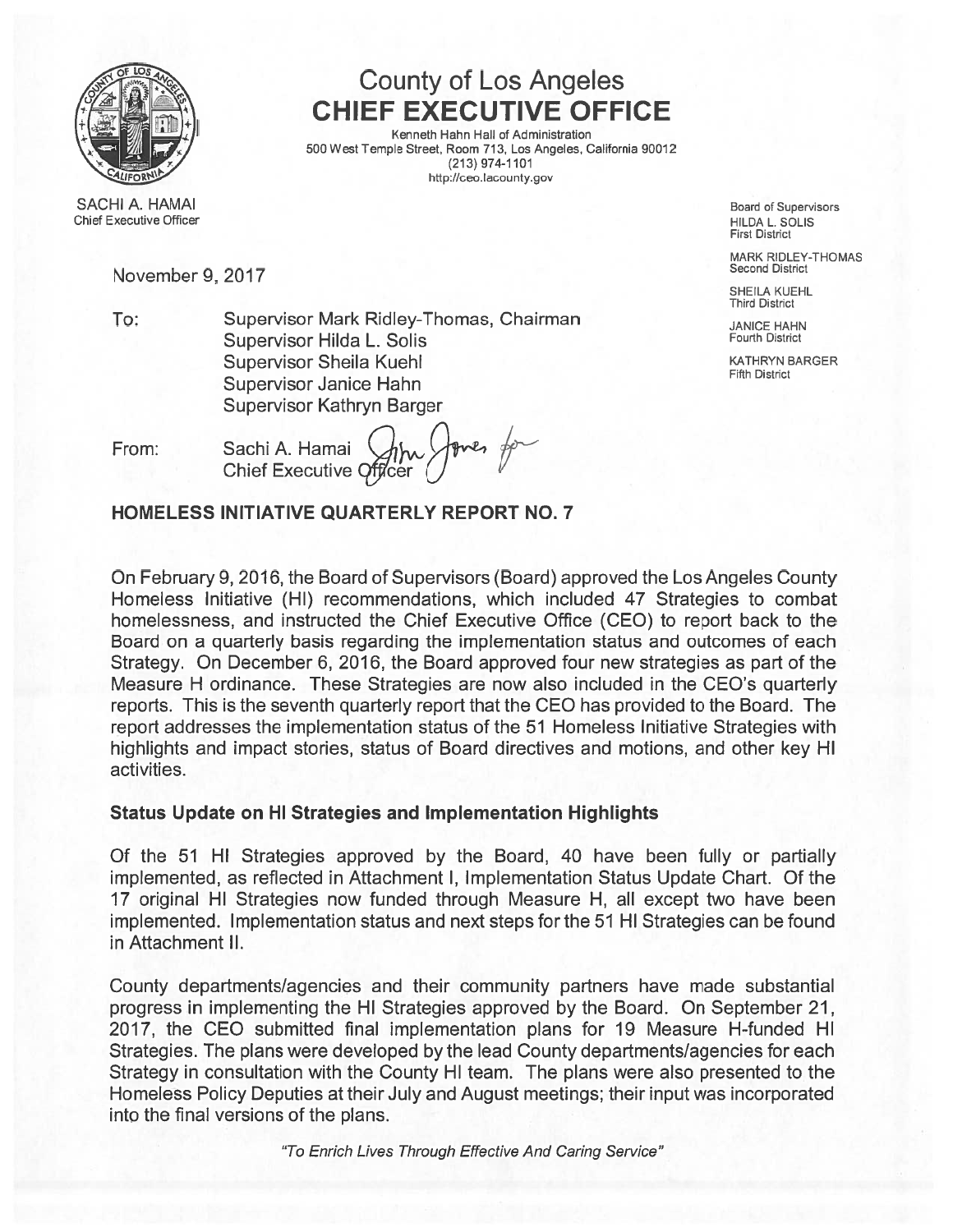The impact of the HI is illustrated in Attachment III, which includes stories of formerly homeless families and individuals who have received assistance through HI Strategies. In addition, implementation highlights for selected Strategies include:

# • Al: Homeless Prevention Program for Families

From July through September 2017, 547 families received homeless prevention services through the Family Solutions Centers. Of the 52 families that completed the homelessness prevention program, 38 (73%) retained permanen<sup>t</sup> housing.

#### •B4: Facilitate Utilization of Federal Housing Subsidies

As of September 29, 2017, the Housing Authority of the County of Los Angeles (HAC0LA) received 620 landlord requests to participate in the Homeless Incentive Program (HIP) and provided \$825,495 in incentive payments to help secure 520 vacant units for voucher holders. There were 426 formerly homeless families successfully housed, with an additional eight families in the final leasing stages.

# • B7: Interim/Bridge Housing for Those Exiting Institutions

From July through September 2017, the Department of Health Services (DHS) provided interim housing to approximately 46 individuals who were discharged from private hospitals.

• C41C5/C6: Establish <sup>a</sup> Countywide SSI and Veterans Benefits Advocacy Program for People Experiencing Homelessness or At Risk of Homelessness From April through September 2017, Countywide Benefits Entitlement Services (CBEST) teams assisted 2,320 disabled individuals with applications for Supplemental Security Income (SSI) and Veterans Disability Benefits.

#### •D2: Expand Jail In-Reach

As of September 2017, 4,540 clients have been engaged by the Jail In-Reach project. Following the initiation of project services at Pitchess Detention Center in September 2017, all Los Angeles County Sheriff's Department (LASD) jail facilities now have in-reach services.

• D7: Provide Services and Rental Subsidies for Permanent Supportive Housing The Health Agency began implementation on July 1, 2017. DHS increased Intensive Case Management Services which include comprehensive and multidisciplinary services to help homeless individuals and families meet their housing, health, and social service needs. The Department of Mental Health (DMH) also released <sup>a</sup> Statement of Eligibility and Interest to expand Full Service Partnership (FSP) programs that serve those with severe mental illness.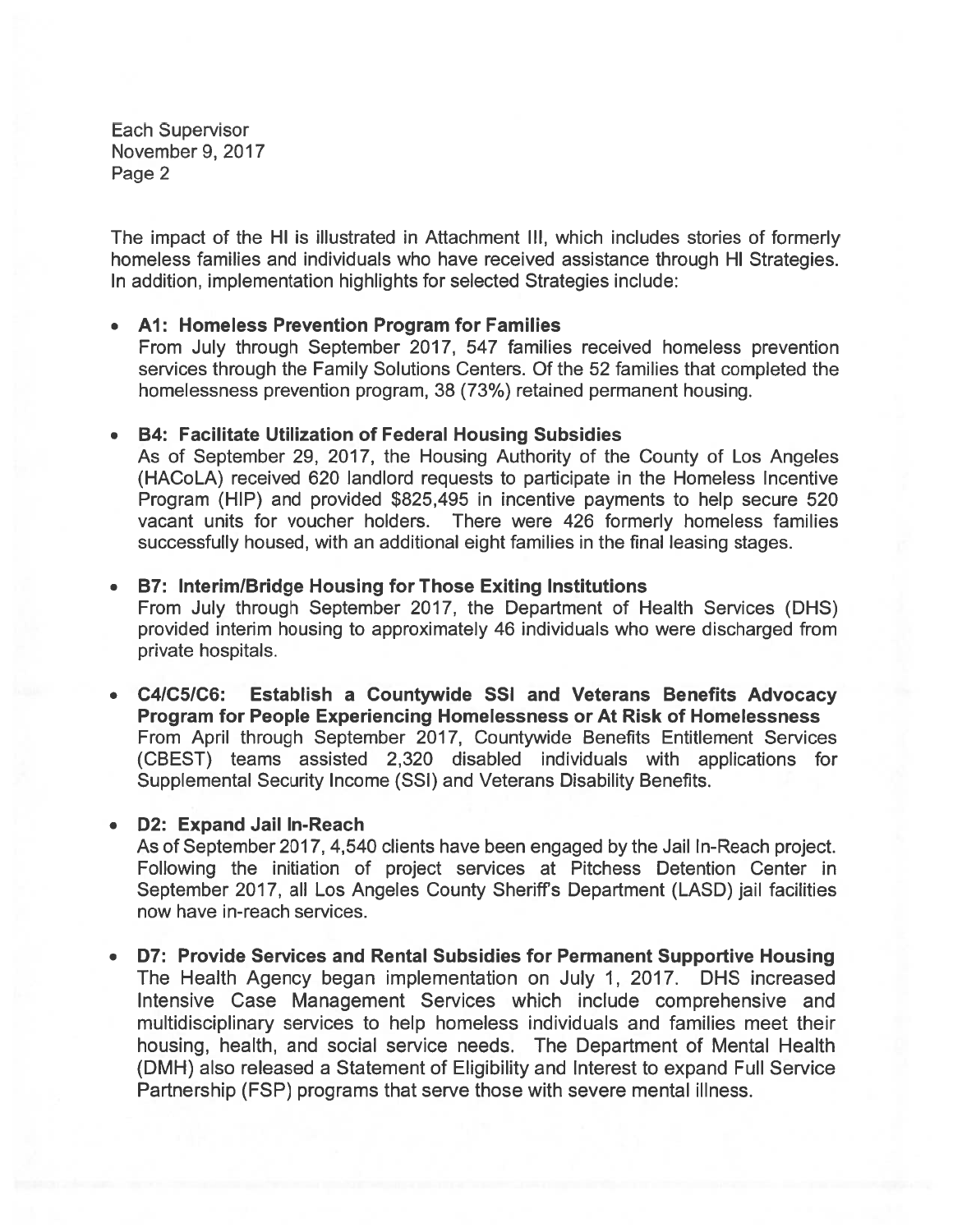# • E4; First Responder Training

As of September 30, 2017, 24 First Responder Training classes have been taught with approximately 618 deputies and sergeants attending.

# • E6: Countywide Outreach System

During the last quarter, Multidisciplinary Teams (MDT5) made contact with more than 3,000 individuals, connected more than 1,000 individuals to services, placed 280 individuals into interim housing, linked 270 individuals to <sup>a</sup> permanen<sup>t</sup> housing program, and placed 18 individuals into permanen<sup>t</sup> housing.

### • E7: Strengthen the Coordinated Entry System

In early October 2017, 33 existing Coordinated Entry System (CES) contracts were expanded with Measure H funds, increasing services for single adults, families, and youth, including <sup>a</sup> 300 percen<sup>t</sup> increase in housing navigation services.

# • E8: Enhance the Emergency Shelter System

As <sup>a</sup> result of Measure H funding, 200 units of interim housing for families were added through new site-based units and motel voucher funding. There was an increase of 84 interim beds that serve homeless clients with complex health and/or behavioral health conditions who need <sup>a</sup> higher level of suppor<sup>t</sup> services than is available in most shelter settings. In October, Los Angeles Homeless Services Authority (LAHSA) awarded contracts for 150 crisis housing beds for single adults and 152 beds for youth (60 crisis beds and 92 bridge housing beds).

#### •El 4: Enhanced Services for Transition Age Youth

From July through September 2017, 2,315 youth have been assessed using the Next Step Tool. During that period, 896 youth were placed in permanen<sup>t</sup> housing through the Youth CES.

### Responses to Board Motions

During the last quarter (through October 12, 2017), the CEO responded to eight Board motions. For summaries of these reports, please see Attachment IV.

### Other Key Homeless Initiative Activities

### • Continua of Care Update

On June 13, 2017, the Board approved the allocation of Measure H funding to the Glendale and Long Beach Continua of Care (C0C) and instructed the CEO to work with LAHSA and DHS to provide funding for five of the 21 Measure H Strategies. On October 24, 2017, the Board approved the allocation of Measure H funding to the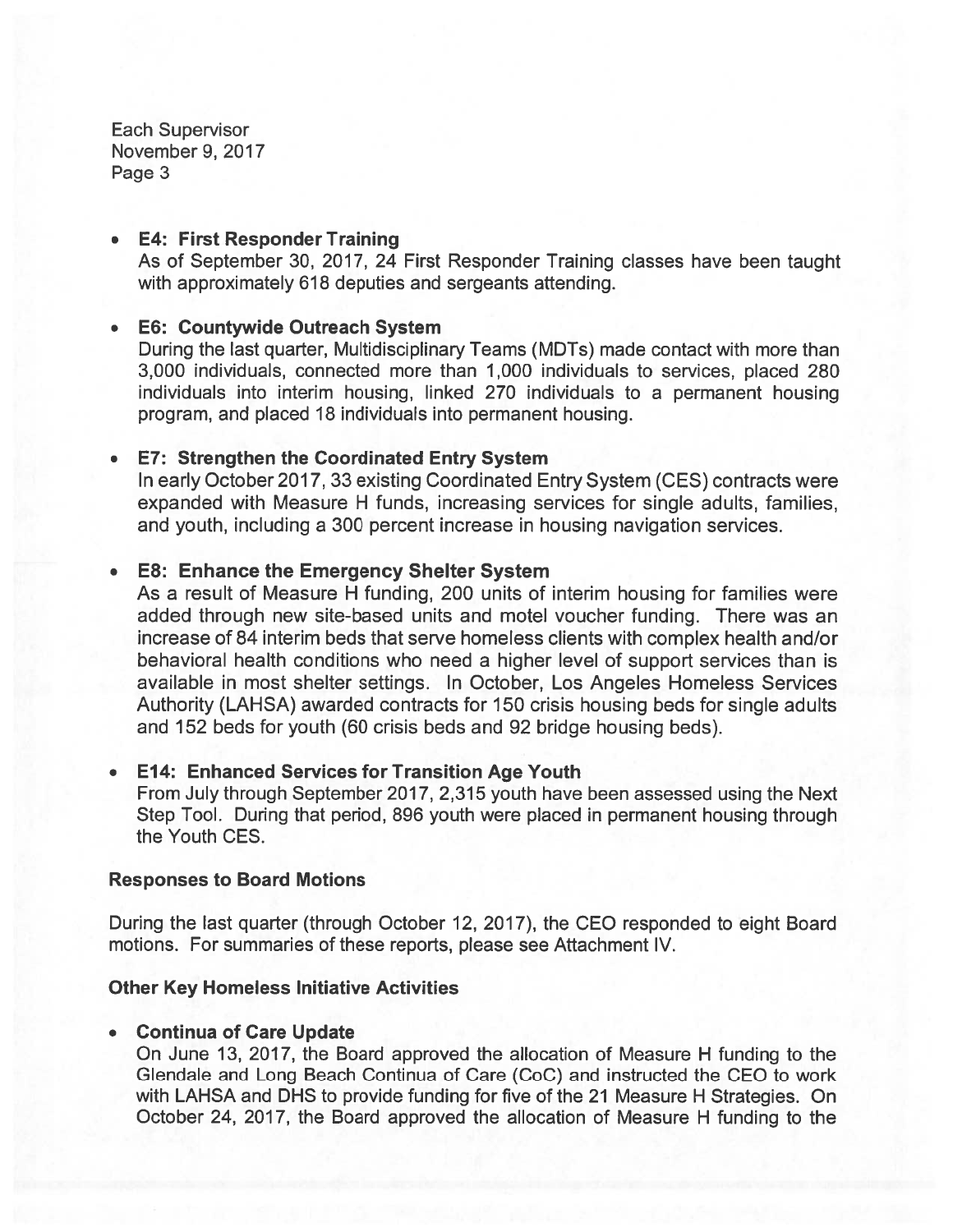> Pasadena CoO. Discussions with the CoCs are underway, and the CoCs are currently at various stages of the contract development process.

#### •Coordination with Cities and Councils of Government

During this quarter, the CEO worked with cities across the County in <sup>a</sup> range of ways to strengthen their contribution to the countywide movement to preven<sup>t</sup> and combat homelessness.

#### <sup>o</sup> Contracts with Councils of Governments and City Planning Grants

On June 13, 2017, the Board allocated \$2 million for regional coordination services by Councils of Government (COGs) and homelessness planning grants for cities in the Los Angeles Continuum of Care. Of these funds, the CEO allocated \$1.5 million for the cities and \$500,000 for COGs.

Contracts have been executed for the San Gabriel Valley and South Bay COGs. Contracts for the Gateway, San Fernando Valley, and Westside COGs will be executed during November or December. Work is underway with the Malibu-Las Virgenes COG. In the Antelope Valley, where there is no actual COG, discussions are underway about how to best utilize the funding allocated for coordination of services.

To assist cities to join the County in combating homelessness, the HI partnered with United Way's Home for Good Funders Collaborative to develop and release <sup>a</sup> Request for Proposals for City Homelessness Planning Grants on July 28, 2017. These range between \$30,000 and \$70,000, depending on LAHSA's 2017 Homeless Count data for each city. The goal of the grants is for the cities to develop individualized city homelessness plans, which will meet the needs of their local jurisdictions and align with Board-approved HI Strategies. On August 10, 2017, HI and the Funders Collaborative co-hosted an Information Session with prospective city applicants. On September 18, 2017, 47 cities submitted 45 proposals for <sup>a</sup> total amount of \$2,075,000. Two proposals were submitted jointly by pairs of cities. For <sup>a</sup> list of cities that submitted proposals, see Attachment V. The COGs were instrumental in engaging and providing technical assistance to the cities during proposal development.

The total requested amount exceeded the earmarked funding by \$575,000. On October 17, 2017, the Board approved the allocation of \$575,000 in additional one-time funding from the Provisional Financing Uses (PFU) budget unit to ensure adequate funding for all city homelessness planning proposals that were determined to warrant funding through the proposal evaluation process.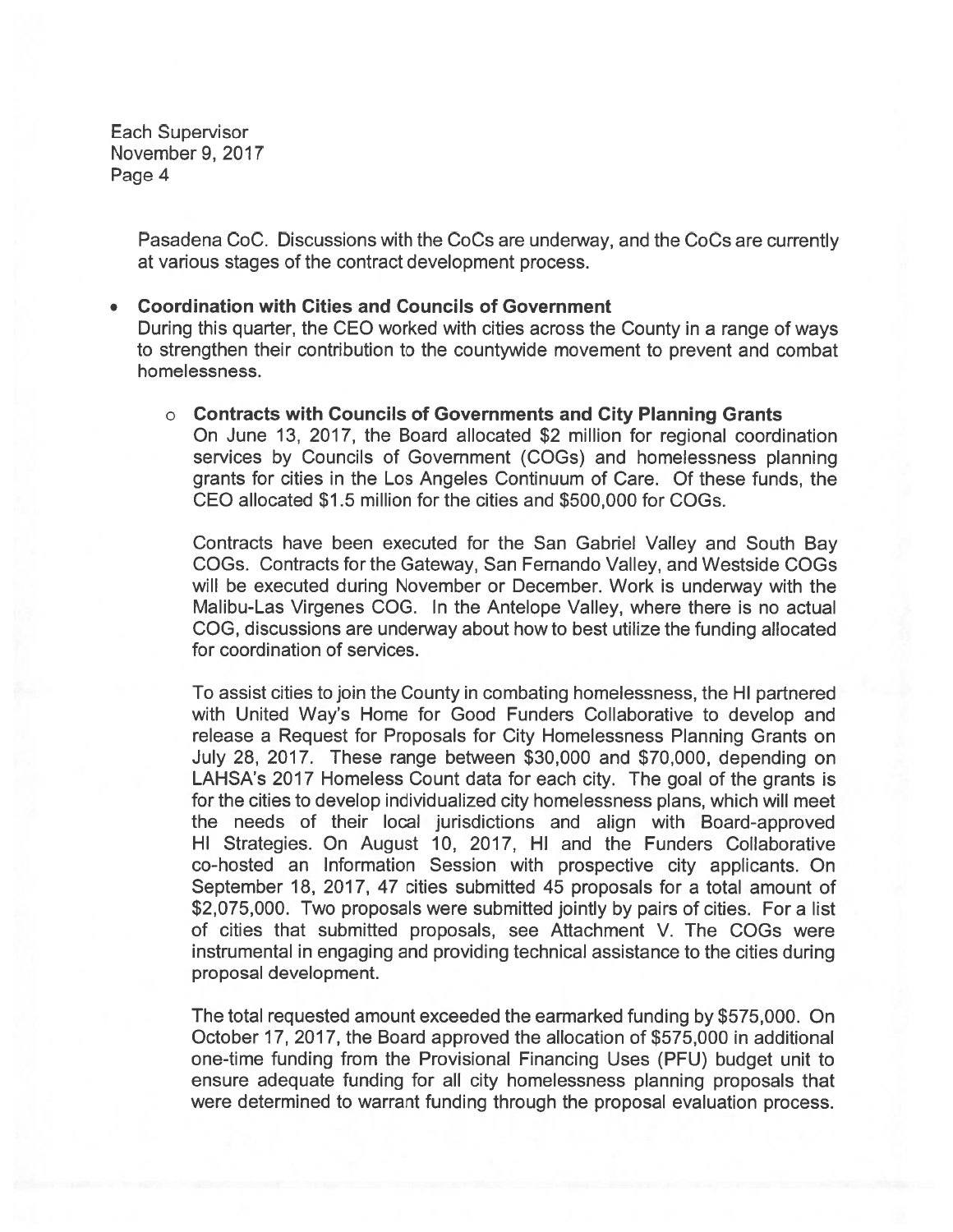> On October 18, 2017, the Funders Collaborative deliberated on the cities' proposals and agreed to award conditional grants to all 45 proposals, pending development of an outcome-driven statement of work for each contract between the CEO and cities. The Funders Collaborative and HI will co-host <sup>a</sup> mandatory Grantees Orientation on November 29, 2017, to establish mutual understanding of the project goals, process, and desired regional outcomes. Awarded cities will submit their final Homelessness Plans by March 31, 2018, unless they submit <sup>a</sup> reques<sup>t</sup> seeking an extension of one to three months.

### <sup>o</sup> Cities' Summit

The HI hosted the 2<sup>nd</sup> Cities' Summit to Combat Homelessness on September 27, 2017. The City of Carson provided the Summit venue and supported the event. Nearly 300 County and city elected officials, city management/representatives, County departments, COG representatives, and Coordinated Entry System providers attended to discuss Homeless Initiative Strategies, with an emphasis on Measure H-funded Strategies that are particularly relevant to cities.

Permanent Supportive Housing Memoranda of Understanding with Cities On August 22, 2017, the Board approved <sup>a</sup> motion directing the CEO to negotiate and execute Memoranda of Understanding with cities to increase the supply of Permanent Supportive Housing (PSH). As par<sup>t</sup> of the motion, the Board approved <sup>a</sup> template MOU, which will serve as <sup>a</sup> starting point for discussions with interested cities. The CEO has reached agreemen<sup>t</sup> on <sup>a</sup> PSH MOU with the City of Los Angeles, and that MOU is scheduled to be executed this month. At the Cities' Summit, representatives of 16 cities expressed their interest in exploring <sup>a</sup> PSH MOU with the County, and preliminary discussions with those cities are currently underway.

#### •AB 210/Prioritization of Housing and Services for Heaviest Users of County **Services**

County-sponsored AB 210 was signed into law by the Governor on October 7, 2017. AB 210 authorizes counties to establish homeless adult and family multidisciplinary personnel teams to facilitate the expedited identification, assessment, and linkage of homeless individuals and families to housing and supportive services within the County. It allows provider agencies to share confidential information in order to coordinate housing and supportive services, ensure continuity of care, and reduce duplication of services. AB 210 will be effective on January 1, 2018. HI is working with County Counsel and participating County departments/agencies to develop <sup>a</sup> protocol which will govern the sharing of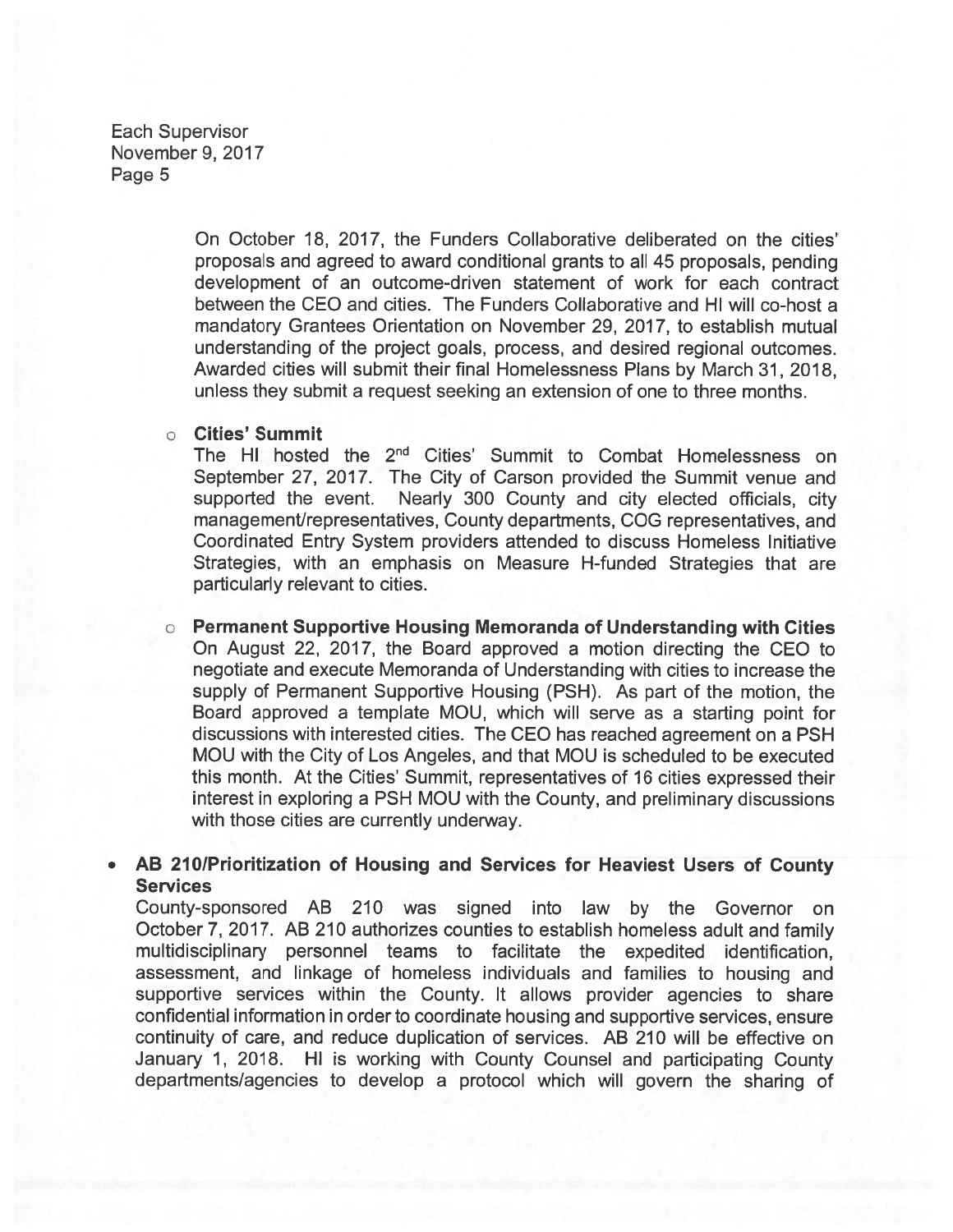> confidential information within these teams, and is aiming to begin implementing AB 210 in early 2018.

> The new law will considerably aid in the County's efforts to prioritize the care of high-cost homeless single adults. Beginning in December 2016, the CEO has made available, to <sup>a</sup> group of County departments, files with the names of their clients who are among the 5 percen<sup>t</sup> of homeless single adults who are the heaviest users of County services. These files do not currently include any pas<sup>t</sup> or current service information, but the enactment of AB 210 will enable service information to be shared, greatly enhancing the County's ability to prioritize housing and related services for heavy users of County services, as directed by the Board on February 9, 2016.

### Measure H Citizens Oversight Advisory Board

The Measure <sup>H</sup> Citizens' Oversight Advisory Board held its inaugural meeting on September 26, 2017. The Oversight Board's five members, each appointed by <sup>a</sup> member of the Board of Supervisors, will review and evaluate all Measure <sup>H</sup> spending. Their work is <sup>a</sup> crucial componen<sup>t</sup> of the accountability built into Measure H. At the meeting, the Advisory Board selected Christine Margiotta, appointed by the Third Supervisorial District, to be the Chairperson. The next two meetings will take place in December 2017, and February 2018.

### Interfaith Summit on Homelessness — Follow-up Actions

On June 7, 2017, HI and LA Voice hosted the County's first Interfaith Summit on Homelessness. The Summit focused on combating homelessness by building <sup>a</sup> common vision and collaboration between faith organizations and the County, highlighting HI Strategies on which the County and faith organizations can partner, and creating avenues for faith organizations to align their work with broader efforts to combat homelessness across the County.

The HI and LAHSA hosted follow-up sessions in each of the County's eight service planning areas (SPAs). The follow-up sessions were designed to foster more in-depth conversations about meaningful partnerships between the County and faith organizations. These sessions also provided further information about various HI Strategies where there are the greatest opportunities for faith organizations to partner with the homeless service delivery system in suppor<sup>t</sup> of homeless individuals and families.

In response to these efforts, thirty-one faith organizations have expressed interest in exploring partnerships with the County in suppor<sup>t</sup> of one or more specific HI Strategies. HI lead agencies are reaching out to the faith organizations to discuss collaboration opportunities. Additionally, the HI continues to work with LA Voice to